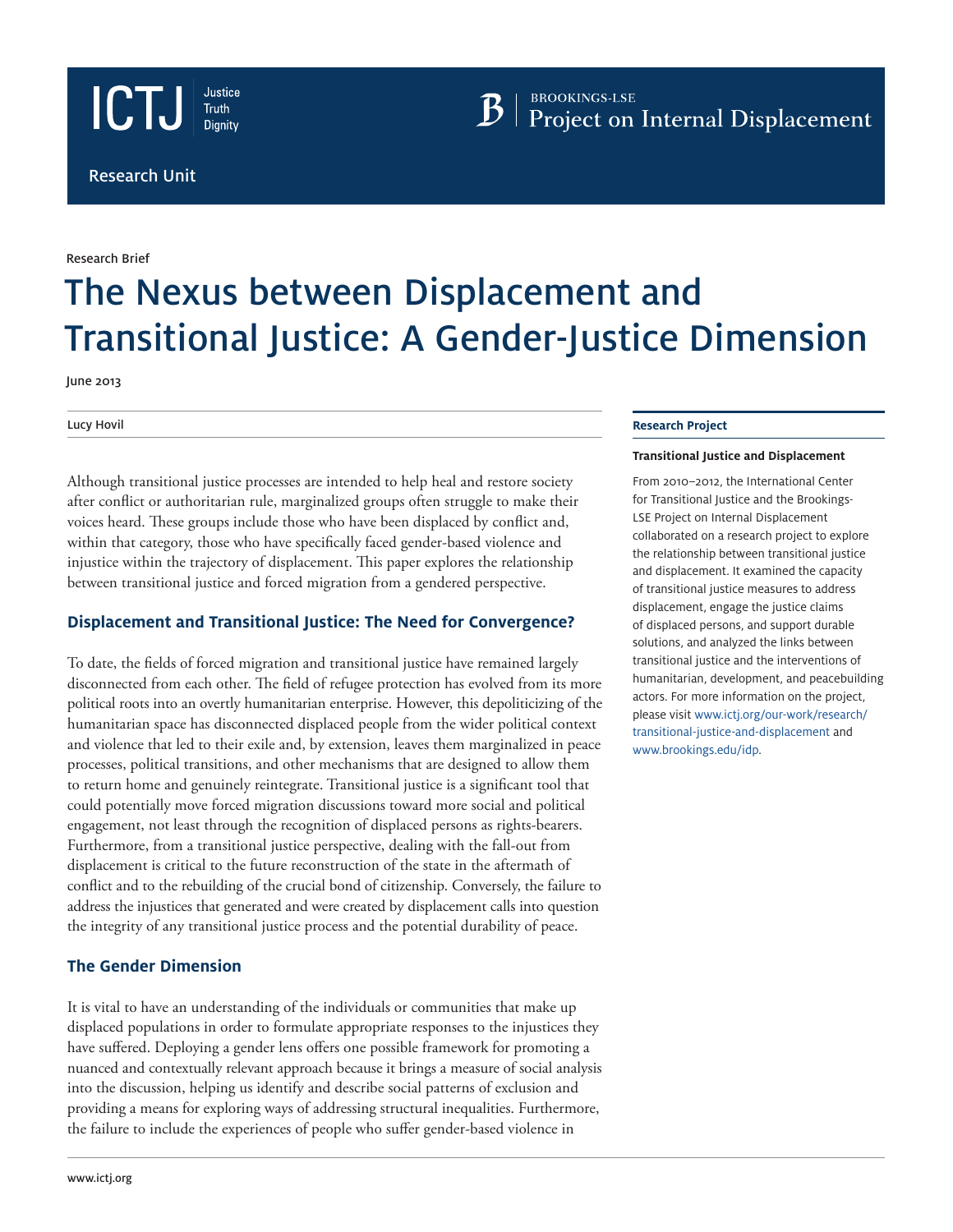transitional justice processes—as with the failure to incorporate the explicit concerns of the displaced—ultimately undermines their ability to respond to the true social cost of violence. In addition, transitional justice processes have a transformative potential to address not only specific gender-based violations, but also the deeper structural disparities that provide the context for, if not the direct causes of, conflict and human rights violations.

#### **Gender Dynamics within a Context of Displacement**

The causes and consequences of displacement often have a strongly gendered dimension to them. Sexual violence is perhaps the most tangible example: while all are potential victims, certain groups are often at particular risk of sexual violence—for example, the specific targeting of Mayan women in Guatemala was a factor in their displacement. Other gender dynamics might also play a role in generating displacement: young men might be specifically in danger of forced recruitment, or women might flee their home because their husbands have been killed. In exile, the violence of war is often replaced by additional layers of injustice. Once again, sexual violence, including exploitation and abuse, is a well-known and high-risk problem often linked to the economic hardships associated with displacement. Likewise, for those living in camps, the notion that they are places of sanctuary and protection is too often a long way from reality. For instance, extensive documentation has shown the vulnerability of girls and women collecting firewood as they leave the central areas of camps in Uganda.

In addition, displacement itself can have a profound effect on gender relations. In a context of restricted freedom of movement and access to livelihoods, men's traditional roles are effectively taken over by humanitarian agencies. The consequent anger and helplessness felt by many refugee men is often channeled against women, leading to violent behavior as they try to assert their traditional dominant roles. Because social and cultural norms and networks that men and women would normally rely on to help them address problems such as domestic violence seldom exist in a camp environment, victims of such abuse are particularly vulnerable. On the other hand, because humanitarian assistance strongly emphasizes the vulnerability of women and children, it often leaves men and boys to cope with the violations that led to their displacement and injustices experienced during exile on their own. Men also often leave the camps to seek work in urban areas to support their families. Their legal status then becomes ambiguous, and they must also confront a plethora of challenges, including assumed associations with rebel, criminal, or political activity, and suffer an array of abuses, including arbitrary arrest and, at times, rape.

Despite these realities, in practice, gendered understandings and responses to forced migration are often seriously lacking. Gender mainstreaming, while recognized as critical in many areas—including both the development and humanitarian spheres—still lags chronically behind in terms of implementation. Tackling the problems of sexual violence prior to, during, and after displacement is a particularly significant area of neglect. Lack of access to justice is compounded by the fact that refugee or IDP camps and settlements are often run as if they were isolated islands outside of national jurisdiction, which is linked to

*The failure to include the experiences of people who suffer gender-based violence in transitional justice processes as with the failure to incorporate the explicit concerns of the displaced ultimately undermines their ability to respond to the true social cost of violence.*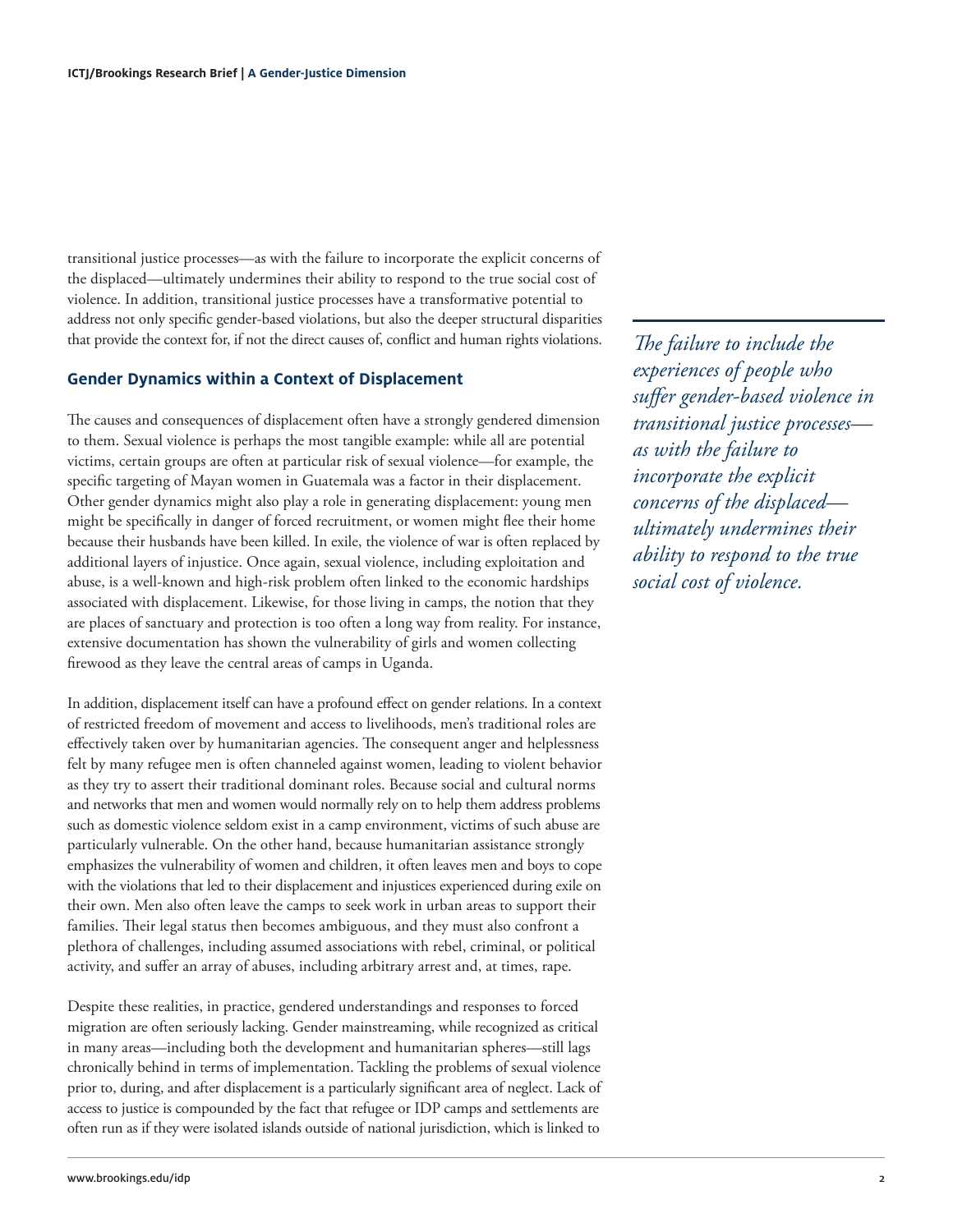the notion that what takes place inside the camp is irrelevant to wider national processes unless it has a direct bearing on the "outside." For example, in Timor-Leste, UNHCR failed to gather information on the gendered experiences and needs of displaced women, which could have been used by the Commission for Reception, Truth and Reconciliation.

#### **Gender Justice and Displacement**

So where can, and should, the points of convergence lie? Clearly, causes of displacement are a key set of issues and could potentially be absorbed into wider national discussions on root causes of violations. These issues might be addressed throughout the stages of displacement—prior to, as part of, and after any repatriation process. Transitional justice and displacement should also overlap during the process of return. Restitution, for example, has a unique potential to redress not only singular violations committed prior to, or during, displacement, but can also address some of the underlying gender inequalities. What is less clear is the extent to which injustices suffered during displacement, which are often committed under the watch of actors outside of the normal jurisdiction of national transitional justice processes, can fall under the purview of those processes. Realistically, while it might not be possible for such mechanisms to hold perpetrators accountable in situations of exile, broader engagement with issues of injustice associated with displacement still remains firmly in reach. In particular, the aspirations of transitional justice and the need to resolve displacement overlap from a gender-specific perspective in the following areas.

#### **Empowerment through Participation in Transitional Justice Processes**

A number of factors can prevent the inclusive engagement of displaced persons in discussions about the resolution of problems associated with displacement, many of which appear logistical but reflect deeper structural inequalities. By ensuring adequate engagement of women or other marginalized groups with mechanisms that might render peace and justice more attainable, the perception of refugees and IDPs as passive victims and recipients of aid can be subverted. Examples from post-conflict Guatemala to Uganda's West Nile region to the Liberian Women in Peacebuilding Network demonstrate that displaced women are not passive victims either during war or in negotiations to end war. Deliberately ensuring that displaced people, including women, are consulted in designing transitional justice processes provides an opportunity to ensure that traditionally marginalized voices are given adequate hearing, and can be instrumental in ensuring that transitional justice measures specifically respond to the needs of victims of gender injustice and displacement. The opportunity to engage with such measures can also help mobilize groups to come together to discuss these issues.

#### **Durable Solutions**

Transitional justice can play a key role from a gender perspective in the implementation of durable solutions. Durable solutions are the end game of displacement, which is generally understood to be resolved when displaced persons achieve local integration, return or repatriation, or resettlement. Return or repatriation has typically been viewed as the optimal outcome, yet an end to hostilities does not necessarily mean that it is

#### **About the Author**

**Lucy Hovil** is senior researcher at the International Refugee Rights Initiative and coordinates a project entitled Citizenship and Displacement in the Great Lakes Region, a policy-oriented research initiative carried out in conjunction with the Social Science Research Council. She is also the managing editor of the *International Journal of Transitional Justice*.

*While women may become more vulnerable when they are forced to become heads of households in exile, it also provides opportunities for the redistribution of resources.*